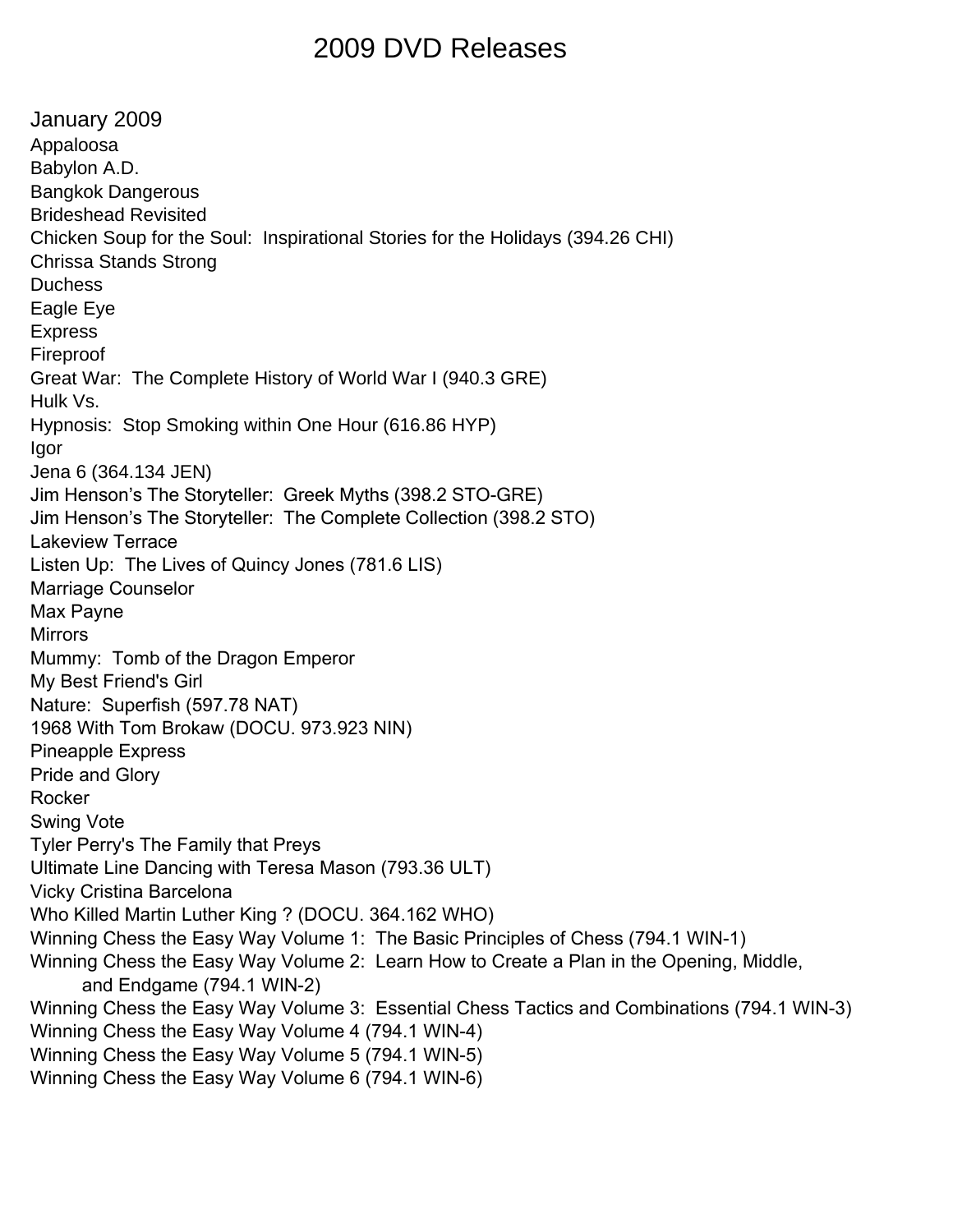February 2009 Accidental Hero: Room 408 (DOCU. 373.11 ACC) Arthur Ashe: Citizen of the World (DOCU. 796.342 ART) Barack Obama (973.932 BAR) Black List Volume 1 (305.896 BLA) Blindness Body of Lies **Changeling** Charles Darwin (925.768 CHA) Charles Darwin: Evolution's Voice (925.768 CHA) Choke Christy Lane's Complete Guide to Line Dancing (793.36 CHR) Civilization of Maxwell Bright Cry from Iran: The Untold Story of Iranian Christian Martyrs (272.92 CRY) Expelled: No Intelligence Allowed (231.7652 EXP) First Year (DOCU. 371.14) Flash of Genius Hard Times at Douglass High (DOCU. 379.158 HAR) High School Musical 3: Senior Year How Great Is Our God (248.3 HOW) How to Lose Friends and Alienate People I Will: A Tribute to African-American Woman (920.0092 IWI) Incomparable Lena Horne (781.65 INC) Indescribable (231 IND) Invitation to Dance: Line Dancing (793.36 INV) Journey into the Unknown: The Inspiring Story of Hanneke van Dam (DOCU. 951.73 JOU) Madagascar: Escape 2 Africa Midnight Meat Train Minister of Defense: The Reggie White Story (DOCU. 796.332 MIN) Miracle at St. Anna Misunderstood Minds (DOCU. 371.9 MIS) Money Talks: Profits before Patient Safety (338.4 MON) Nick and Norah's Infinite Playlist Nights in Rodanthe Obama: All Access (973.932 OBA) Penguins of Madagascar President Barack Obama: The Man and His Journey (923.173 PRE) Privileged Planet: The Search for Purpose in the Universe (523.2 PRI) **Quarantine** Religulous (DOCU. 211 REL) Secret Life of Bees Soul Men Story of Jesus (232.901 STO) Tiger Style Wrestling Drills: On the Mat (796.812 TIG-MAT) Tiger Style Wrestling Drills: On Your Feet (796.812 TIG-FEE) Touch of Greatness (DOCU. 371.399 TOU) W. What Just Happened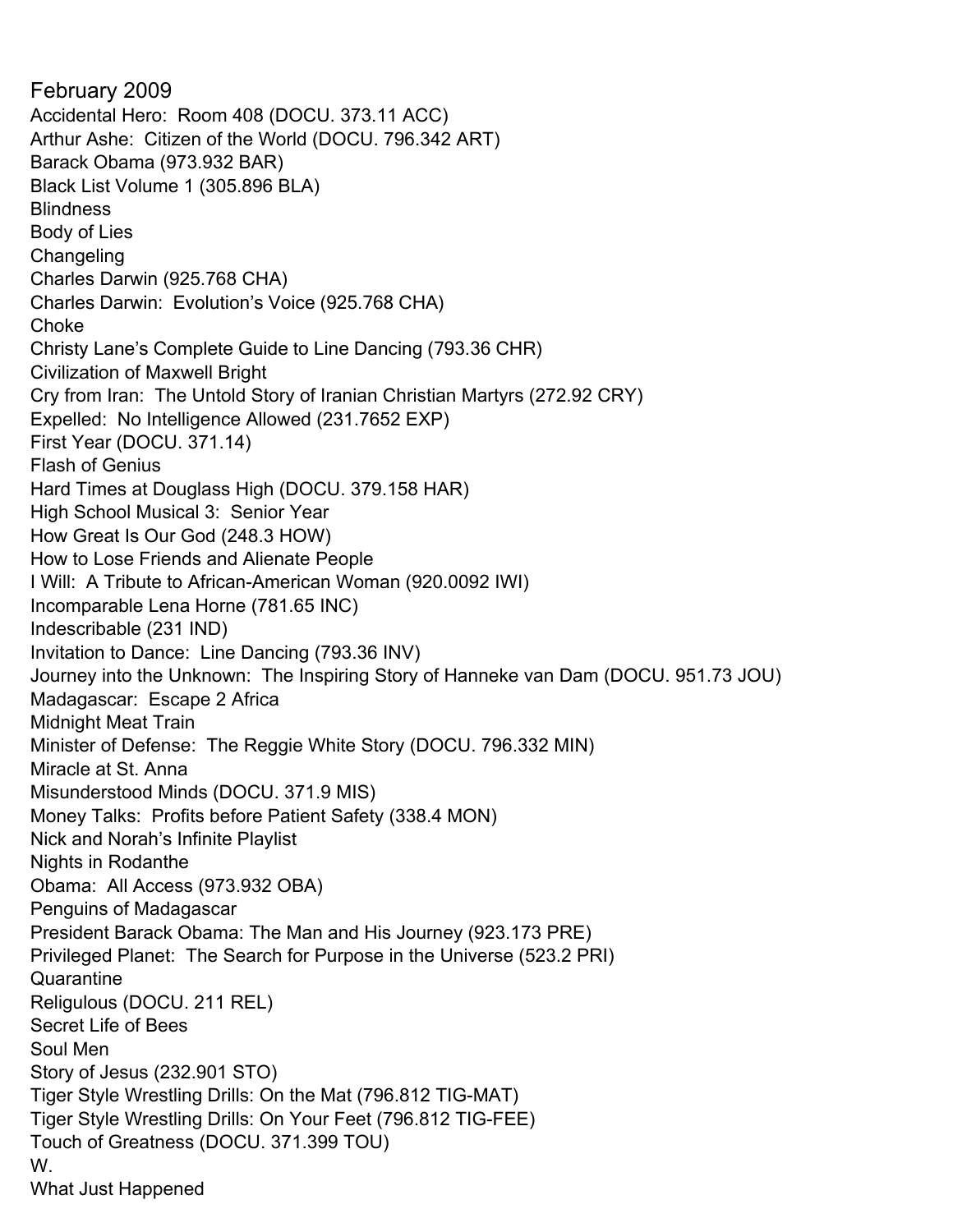March 2009 Adult ADHD: Regaining Focus (616.8589 ADU) Australia Beverly Hills Chihuahua Bolt Boy in the Striped Pajamas Cadillac Records Elegy Frozen River Happy-Go-Lucky In the Electric Mist James Bond: Quantum of Solace Locked Up Abroad (910.922 LOC) Milk Miracle of Survival: Israel's Heroic Battle for Life (DOCU. 956.94 MIR) Mysteries of the Dead Sea Scrolls: Secrets of God Revealed (221.44 MYS) North Carolina Legends (398.756 NOR) Pinocchio Rachel Getting Married Return of the Outlaws **RocknRolla** Transporter 3 Twilight Watchmen: The Complete Motion Comic Way of War April 2009 Bedtime Stories Belgium and Luxembourg (914.9304 BEL/LUX) Bride Wars Day the Earth Stood Still Delivering Justice: Long Shot: A Short Film on Foreign Lottery Scams (364.163 LON) Delivering Justice: Nowhere to Run (364.163 NOW) Delivering Justice: Web of Deceit (364.163 WEB) Dialing for Dollars (364.163 DIA) Doubt Faith Like Potatoes Frontside: Jillian Michaels for Beginners (613.71 FRO) Frost/Nixon Hotel for Dogs In the Womb: Cats and Dogs (636.8 IN) Jetsons: The Movie Legally Blondes Marley and Me Not Easily Broken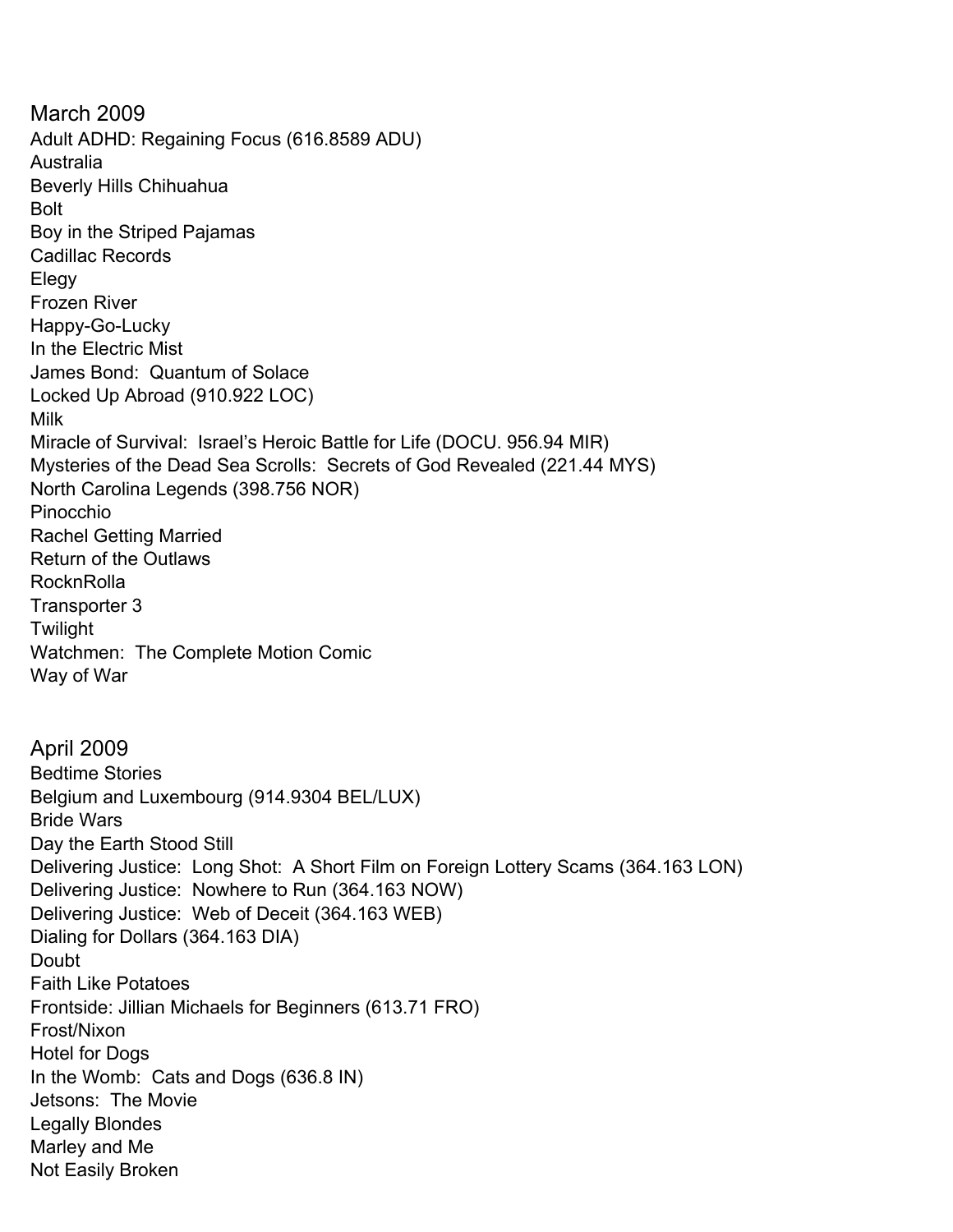Nothing but the Truth **Notorious** Open Season 2 Passport to Europe with Samantha Brown: Amsterdam, The Netherlands/Holland (914.9235 PAS)

April 2009 Reader Seven Pounds Side Effects Slumdog Millionaire Space Buddies Spirit Spirit of the Marathon (796.42 SPI) Uninvited Wolverine and the X-Men: Heroes Return Trilogy **Wrestler** Yes Man You Can Make It: Level 4 (646.4 YOU)

May 2009 Bruce Lee's Jeet Kune Do (DOCU. 796.815 BRU) Curious Case of Benjamin Button Hatching Pete/Dadnapped I.O.U.S.A. (338.973 IOU) Last Chance Harvey Leslie Sansone's Power Walking System (613.7 LES) My Bloody Valentine New in Town **Passengers** Paul Blart: Mall Cop Period of Purple Crying/El Periodo de Purple Crying (649.64 PER) Pilates Workout for Dummies (613.71 PIL) Powder Blue Ramen Girl Taken Underworld: Rise of the Lycans Valkyrie We Shall Remain: America Through Native Eyes (DOCU. 970 WE) WWE Royal Rumble 2007 (796.812 WWE)

June 2009 Code Confessions of a Shopaholic Crossing Over **Defiance** Dr. Dolittle: Million Dollar Mutts Eddie Murphy: Delirious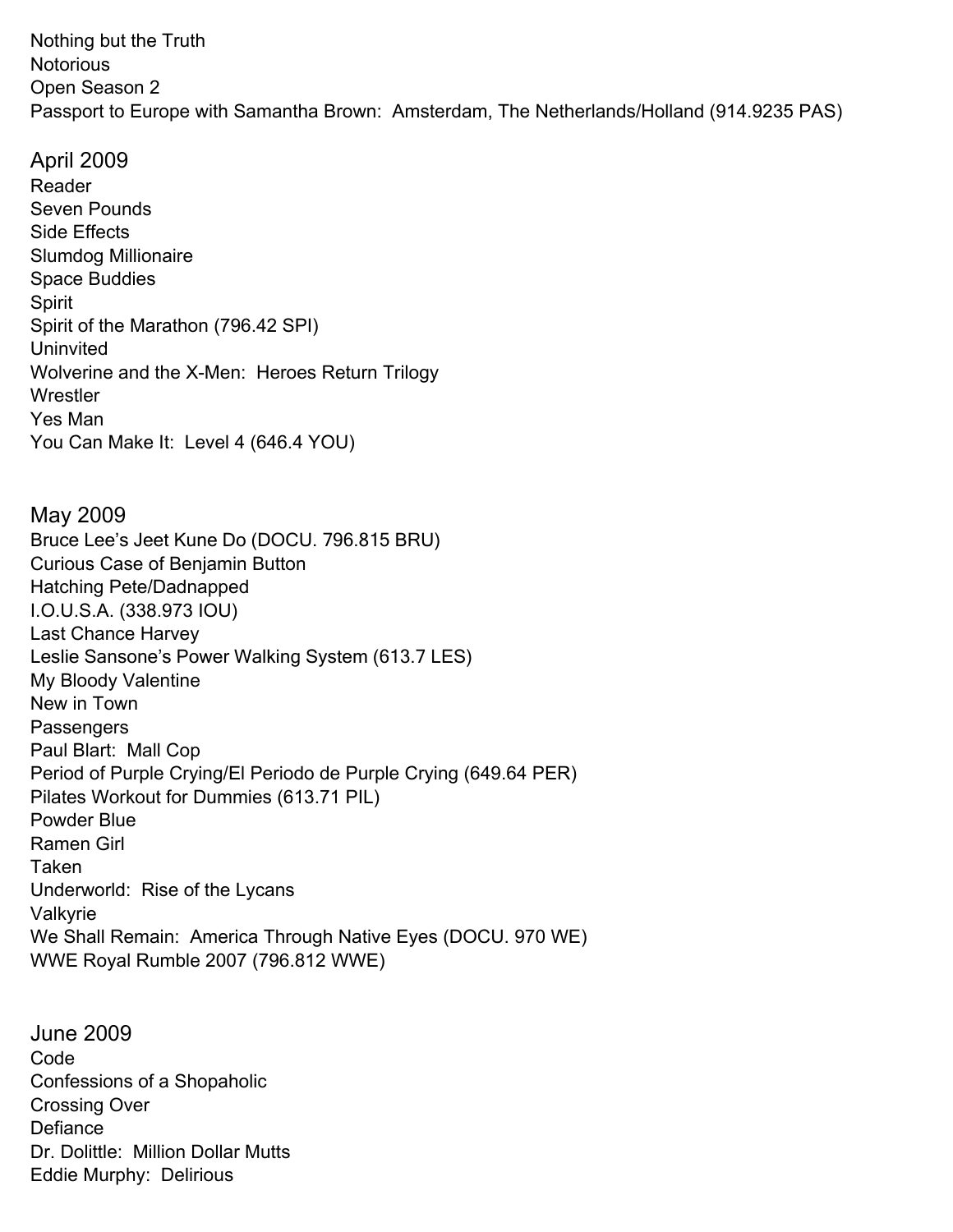Gran Torino He's Just Not That Into You In Plain Sight: A Video Human Rights Education Program (323 IN) Inkheart International Madea Goes to Jail

June 2009 Mr. Troop Mom Pink Panther 2 Revolutionary Road Ron White: Behavioral Problems Spinning into Butter Table for Three Taking Chance Wrestlemania 25<sup>th</sup> Anniversary (796.812 WRE-25)

July 2009 Bart Got a Room **Coraline** Dragonball: Evolution Fast and Furious Grey Gardens Haunting in Connecticut John Cena: Word Life (796.812 Joh) Knowing Michael Jackson Live in Bucharest: The Dangerous Tour Princess Protection Program Push Street Fighter: The Legend of Chun-Li Streets of Blood 12 Rounds Two Lovers Unborn Watchmen Wrestlemania XX (796.812 Wre-20)

August 2009 Adventureland Bring It On: Fight to the Finish **Duplicity** Earth (590 EAR) Echelon Conspiracy Edge of Love Fighting **Fragments** Green Lantern: First Flight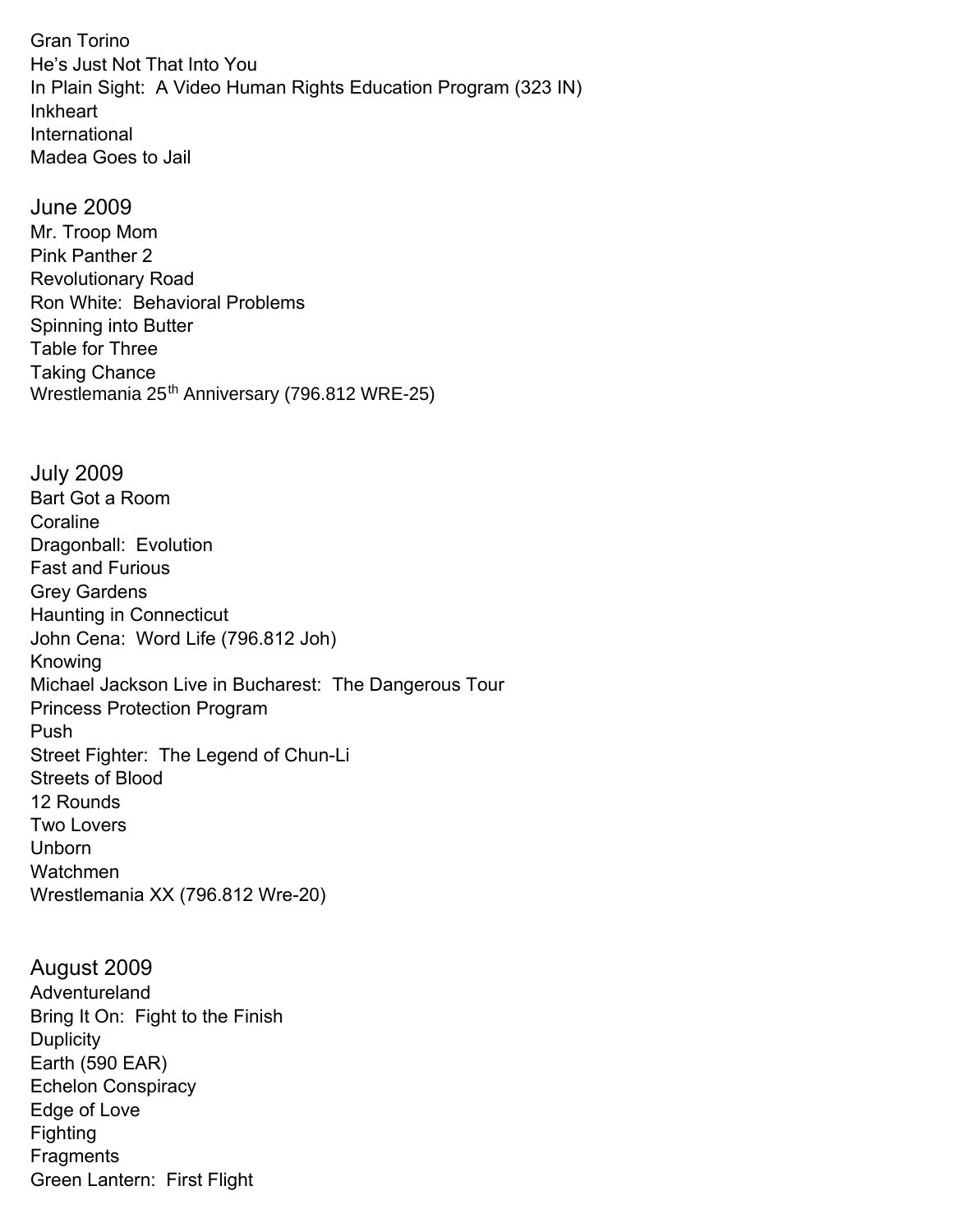Hannah Montana: The Movie I Love You, Man Informers Jacksons: An American Dream Last House on the Left Man in the Mirror: The Michael Jackson Story (791.45 MAN) Michael Jackson: A Remarkable Life (781.66 JAC) Obsessed

August 2009 Race to Witch Mountain 17 Again Soloist State of Play Sunshine Cleaning

September 2009 Bring It On: Fight to the Finish Crank 2: High Voltage **Duplicity** Ghosts of Girlfriends Past Gifted Hands (617.4 GIF) Hannah Montana: The Movie Scooby-Doo: The Mystery Begins State of Play X-Men Origins: Wolverine

October 2009 B.O.B.'s Big Break Cheri Dance Flick Ice Age: Dawn of the Dinosaurs Land of the Lost Lioness (956.7044 LIO) Management Michael Jackson: Never Surrender (782.421 MIC) Monsters vs. Aliens My Life in Ruins Nothing like the Holidays Proposal Tinker Bell and the Lost Treasure Transformers: Revenge of the Fallen Truth Hall Wizard of Oz Wrong Turn 3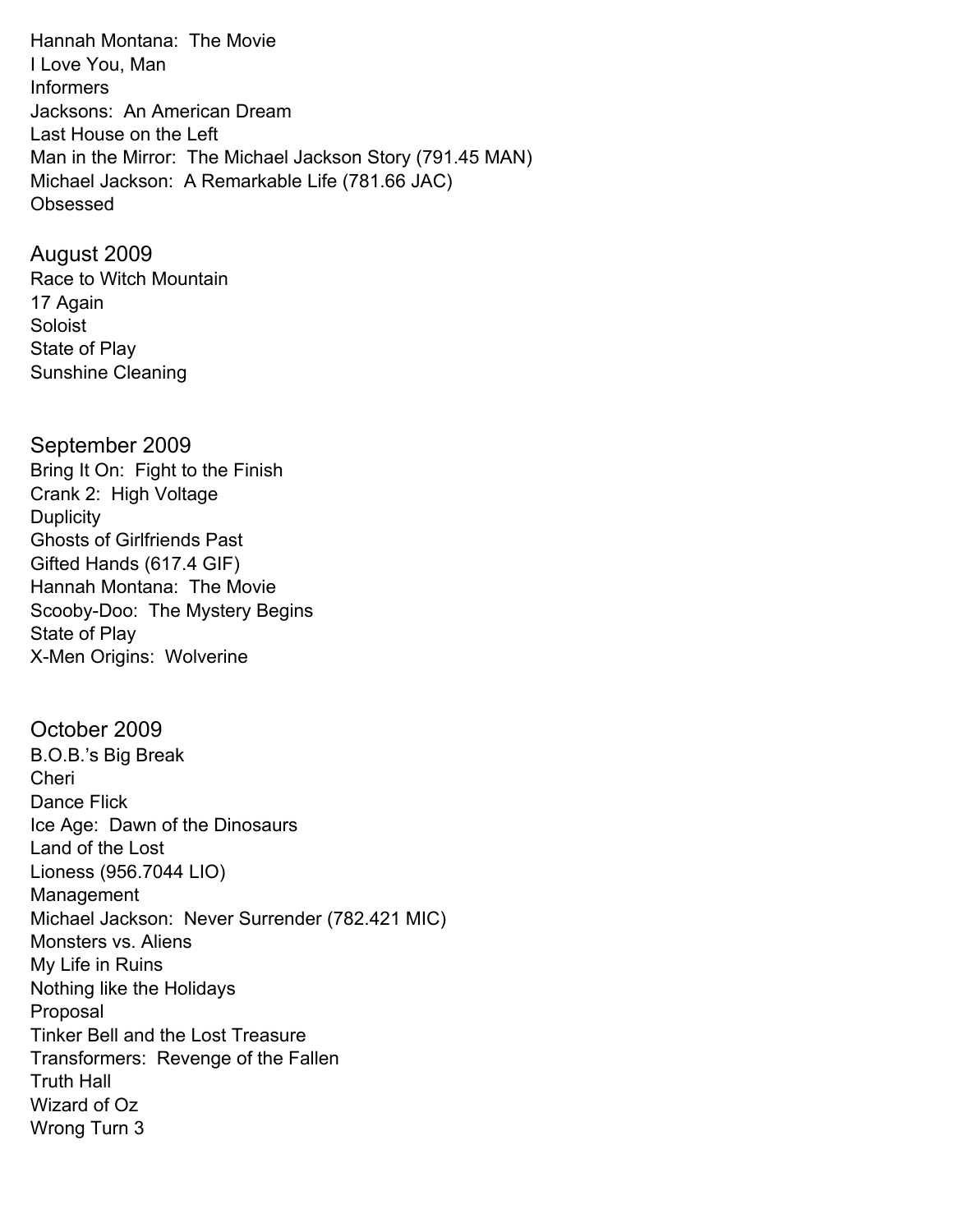November 2009 Accidental Husband Aliens in the Attic Bruno Food, Inc. (DOCU. 338.1 FOO) From Earth to the Moon G.I. Joe I Love You, Beth Cooper John Wayne Collection Love Finds a Home

November 2009 My One and Only My Sister's Keeper Natalee Holloway (DOCU. 362.82 Nat) Star Trek Taking of Pelham 123 Ugly Truth Up Warriors Challenge IFC (796.812 War)

December 2009 All About Steve American Pie Presents the Book of Love Angels and Demons Beyond a Reasonable Doubt District 9 Dog Who Saved Christmas **Extract** (500) Days of Summer Four Christmases Funny People Goods: Live Hard, Sell Hard Harry Potter and the Half-Blood Prince Imagine That Julie and Julia Maiden Heist Marine 2 Merry Madagascar Night at the Museum: Battle of the Smithsonian 9 On the Road with Charles Kuralt (973.92 ON) Paranormal Activity Party with the Penguins Perfect Getaway Public Enemies Santa Buddies: The Legend of Santa Paws **Shorts**